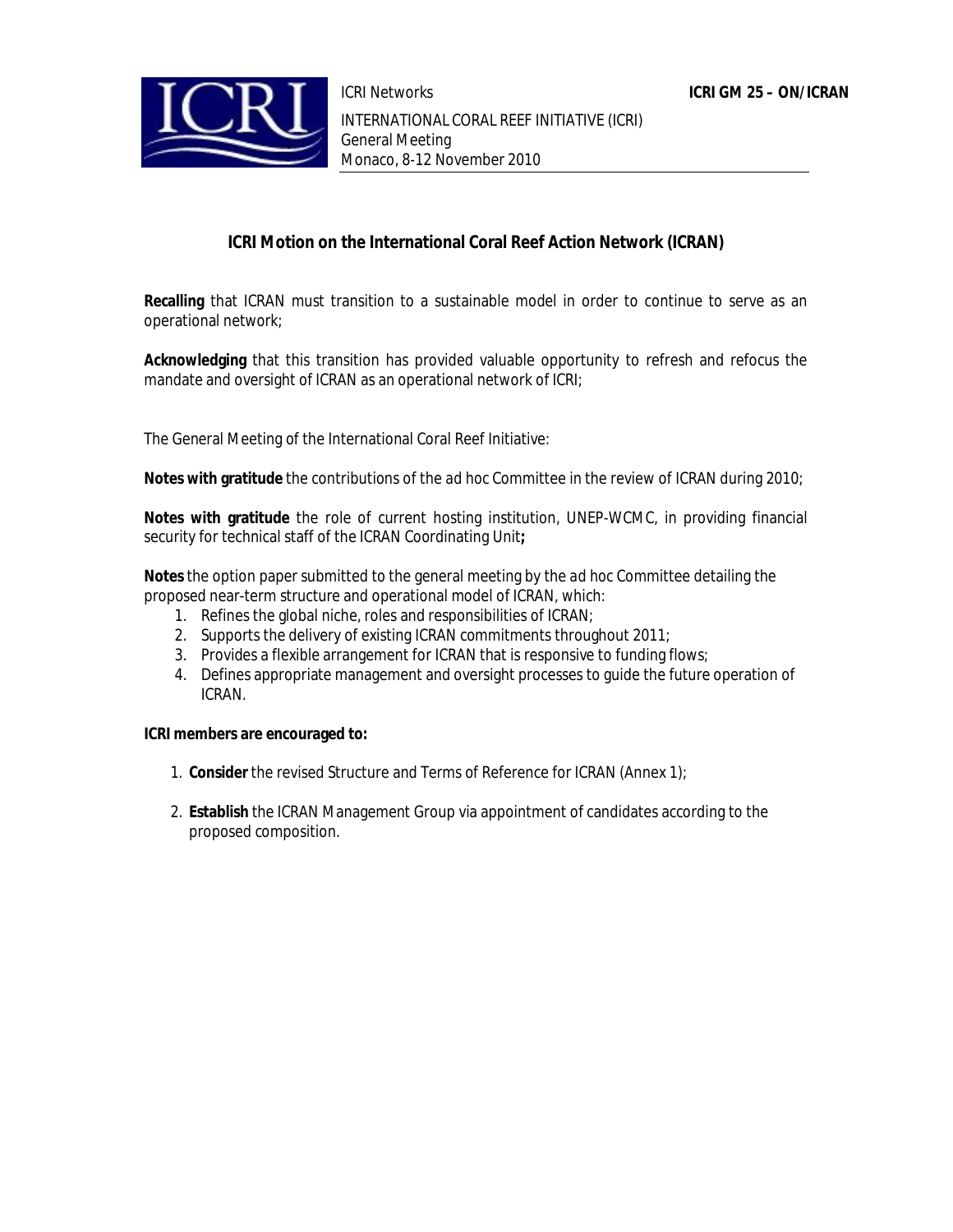#### **ANNEX 1: PROPOSED STRUCTURE AND TERMS OF REFERENCE FOR ICRAN DRAFT - OCTOBER 2010**

#### **BACKGROUND**

ICRAN was established as an operational network of ICRI at the ICRI Coordination and Planning Committee Meeting in Noumea in May 2000. Through a challenge grant from the United Nations Foundation, ICRAN has worked with partners to release matched funding for coral reef activities, growing into a well recognised global programme delivering tangible benefits to coral reefs and dependent communities. The ICRAN Coordinating Unit has been successful at raising funds outside of the UN Foundation arrangement, and in supporting the delivery of key ICRI activities e.g. Coral Reef CSI and ITMEMS.

Following a decade of operation, and the near completion of activities and core funds available under the UN Foundation challenge grant, ICRAN must transition to a revised and sustainable model in order to continue to serve as an ICRI operational network.

At the ICRI General Meeting in Monaco in 2010, the membership reiterated its endorsement of ICRAN as an operational network of ICRI, and requested that an *Ad Hoc* Committee on ICRAN was formed to elaborate: a) the role and responsibilities of ICRAN; b) appropriate governance and oversight; and c) appropriate funding model for its continued operation.

This document presents a model, guiding principles and terms of reference for ICRAN based on the consultations of the *Ad Hoc* Committee consisting of USDOS, UNEP, Ministère de l'écologie, de l'énergie, du développement durable et de la mer France, UNEP-WCMC, and the ICRI Secretariat. The Committee invites consideration and comments on this document, prior to it being tabled at the next ICRI General Meeting in Samoa in November 2010.

## **GLOBAL NICHE FOR ICRAN**

There was broad agreement among the *Ad Hoc* Committee that the '*coordination and networking'* activities of ICRAN bring the greatest added value to ICRI and represent a key global niche. Specifically, it was identified that ICRAN adds value to ICRI by:

- Serving as a pro-active mechanism to promote networking, best practices, and encourage technical cooperation and exchanges both within and beyond the ICRI membership;
- Facilitating interaction and dialogue between disciplines and sectors;
- Relating local management, science and development realities to assist the ICRI Secretariat to define its long term vision;
- Raising the profile of coral reefs and associated ecosystems through targeted education, awareness and communications.

In this vein, the roles and responsibilities of ICRAN have been updated to better reflect this unique global niche. ICRAN will continue to support the attainment of objectives under the ICRI Call to Action and Framework for Action.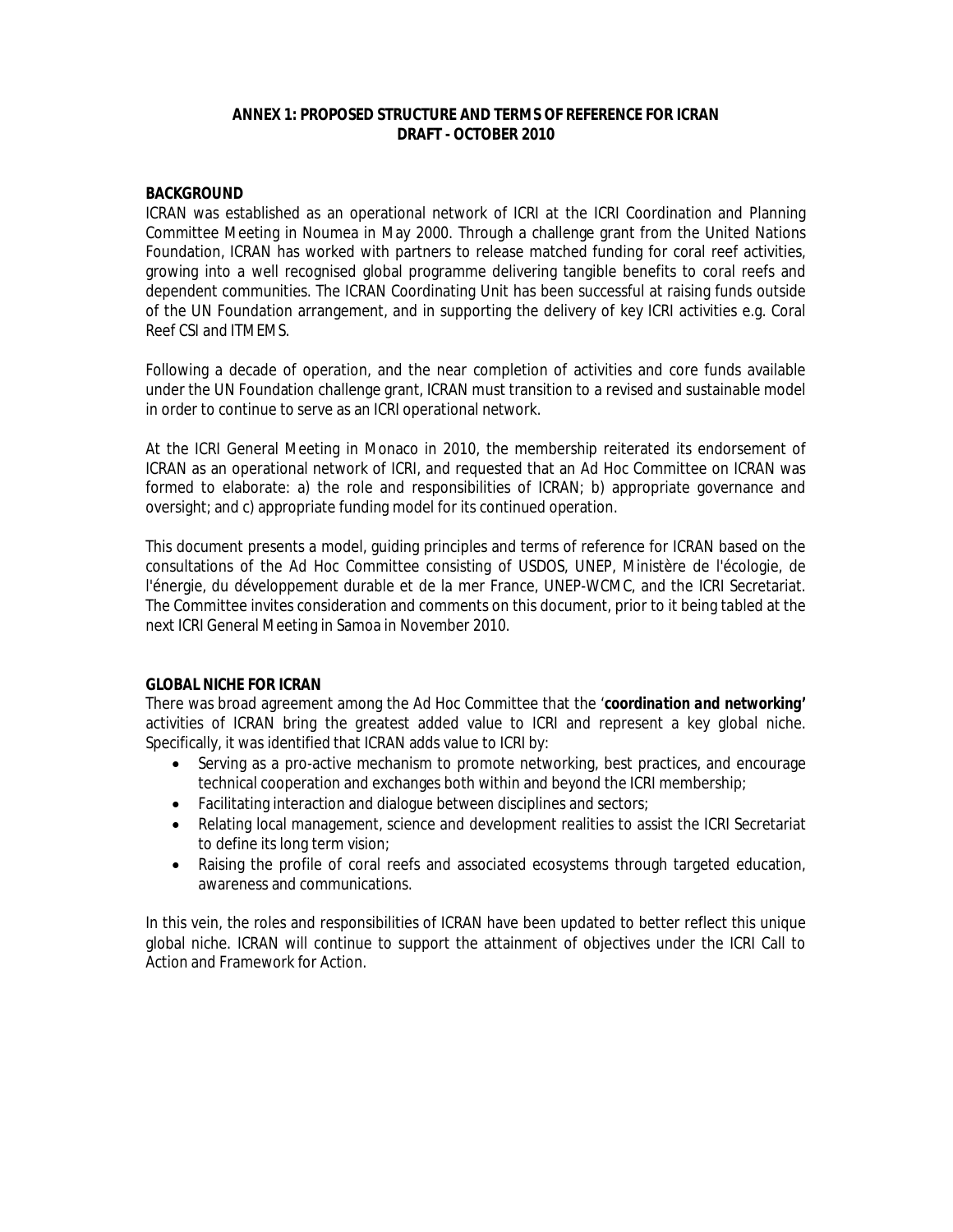## **UPDATED ROLES AND RESPONSIBILITIES OF ICRAN**

## **1. Applied learning network**

Active coordinating mechanism for gathering, disseminating and promoting evidence-based approaches for the effective management of coral reefs and related ecosystems:

- a. Maintain professional awareness of research and management evidence relevant to coral reefs and associated ecosystems at a range of scales and facilitate exchange of essential knowledge;
- b. Facilitate effective matching of needs with available resources and technical expertise particularly in response to information gaps, as identified by the ICRI membership;
- c. Facilitate collective action to promote the uptake and application of evidencebased management approaches, tools and available science, as required;
- d. Raise awareness of critical coral reef issues through education and outreach;

**2. Interface between science, management and policy:**

Proactive interface between existing networks and initiatives to enhance interaction and technical exchanges between sectors:

- a. Review and relate contemporary site level management experiences and priorities to ICRI to ground the ICRI FFA, and inform its evaluation and review;
- b. Facilitate practical peer-to-peer capacity development through applied exchanges, site visits, mentoring and training in line with identified needs and priorities (and funding);
- c. Convene and provide technical support for activities at a range of scales to bring together current science, management, development and other perspectives;
- d. Leadership and technical support for the International Tropical Marine Ecosystem Symposium within the resources provided by the host, and the timeframe of the ICRI Secretariat;
- e. Facilitate integration of management experiences and priorities into relevant science (e.g. ICRS) and development processes to inform and influence responsive research, frameworks, and projects;

## **OPERATIONAL STRUCTURE OF ICRAN**

**Network Structure:** Within the context of project grants ICRAN will continue to function through a voluntary global and multi disciplinary network of key organisations and individuals working to halt and reverse the decline in heath and function of the world's coral reefs and associated ecosystems. The technical staff of the ICRAN Coordinating Unit will liaise with, and interface between, national coordinators and focal points of relevant networks such as (but not limited to) ICRI, GCRMN, UNEP Regional Seas Programmes, UNEP Coral Reef Unit, and UNDP Country Offices for the optimal design and delivery of projects and activities.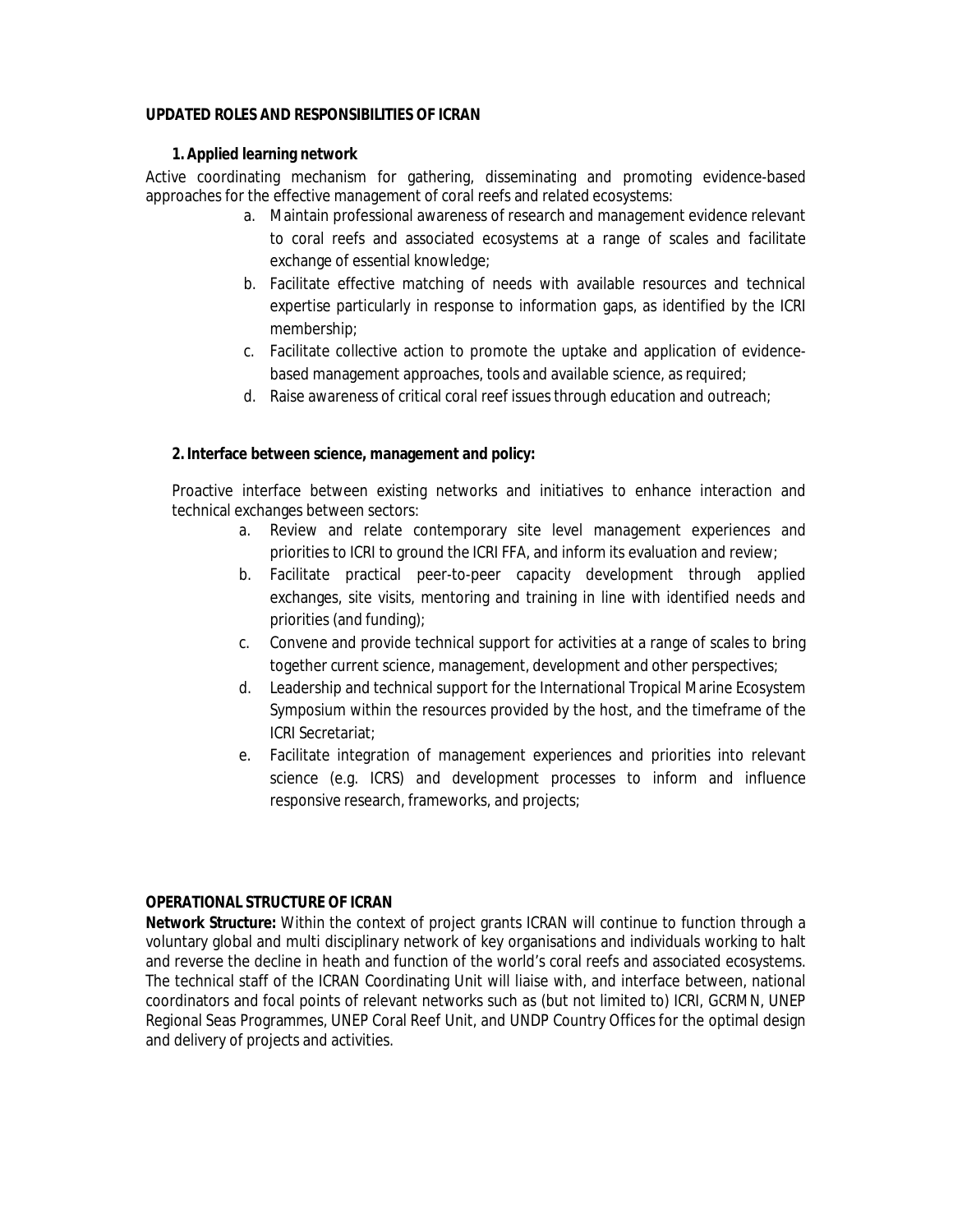#### **Location of ICRAN Coordinating Unit**

UNEP-WCMC has hosted the ICRAN Coordinating Unit (ICU) since 2001. Furthermore, UNEP-WCMC served as the Designated Administrative Representative to ICRI during 2003-2009, and retains considerable institutional memory and technical expertise. In 2008, the ICU was integrated into the UNEP-WCMC Marine Assessment and Decision Support Programme to ensure firm institutional support for ICRAN for as long as it is viable. UNEP-WCMC will continue to host the ICU in Cambridge, UK. This arrangement supports the equitable engagement of ICRAN in all coral reef regions.

## **LOCATION:** The ICRAN Coordinating Unit will continue to be located at the UNEP-World Conservation Monitoring Centre, Cambridge UK

## **Structure of ICRAN Coordinating Unit**

The ICRAN Coordinating Unit will continue to exist, with roles as laid out in the new Terms of Reference (detailed overleaf). Technical staff of the ICU, as employees of UNEP-WCMC, will be seconded to implement ICRAN projects and activities as and when specific funding is available for ICRAN. This flexible arrangement will ensure that dedicated technical staff are maintained in the event of unfavourable funding flows for ICRAN, and will facilitate continuity and ease of mobilisation of expertise for existing and future funded ICRAN activities. ICRAN will be inactive during periods of no funding.

**STRUCTURE:** Delivery of ICRAN projects on an *ad hoc* basis, through seconded technical staff (supporting implementation of discrete grants)

## **Modalities of funding the ICRAN Coordinating Unit**

UNEP-WCMC accepts financial liability for the ICRAN Coordinating Unit to enable effective delivery of existing ICRAN commitments throughout 2011. In the absence of specific project funds for ICRAN, UNEP-WCMC will assign these staff to other funded projects, facilitating the delivery of ICRAN activities on a flexible basis. The substantive engagement of ICU technical staff and external expertise in ICRAN activities will be negotiated on a case by case basis in accordance with the specific roles required.

**FUNDING:** Staff costs recovered for substantive engagement on specific funded projects where available (negotiated on a case by case basis); UNEP-WCMC accepts financial liability for technical staff during periods of ICRAN inactivity.

#### **Governance of ICRAN**

The ICRI General Meeting in Monaco agreed that the *Ad Hoc* Committee on ICRAN should serve as the interim governing body of ICRAN, superseding the previous governance arrangements. In light of the proposed revisions to the structure and administration of ICRAN a small management group is suggested, with the following composition:

#### **MANAGEMENT GROUP - Composition:**

Management group members will be selected in line with the following categories:

- A representative of the ICRI Secretariat (current).
- A representative of the ICRI Secretariat (outgoing).
- A representative of the hosting institution.
- Representatives from interested ICRI Member Country Governments.
- A representative of the ICRI community nominated by members.
- Supported by the ICRAN Acting Director.

Honorary or advisory members such as donors or other members with specific technical expertise can also be elected at the discretion of the Management Group to assist in supporting ICRAN and with high level fundraising assistance.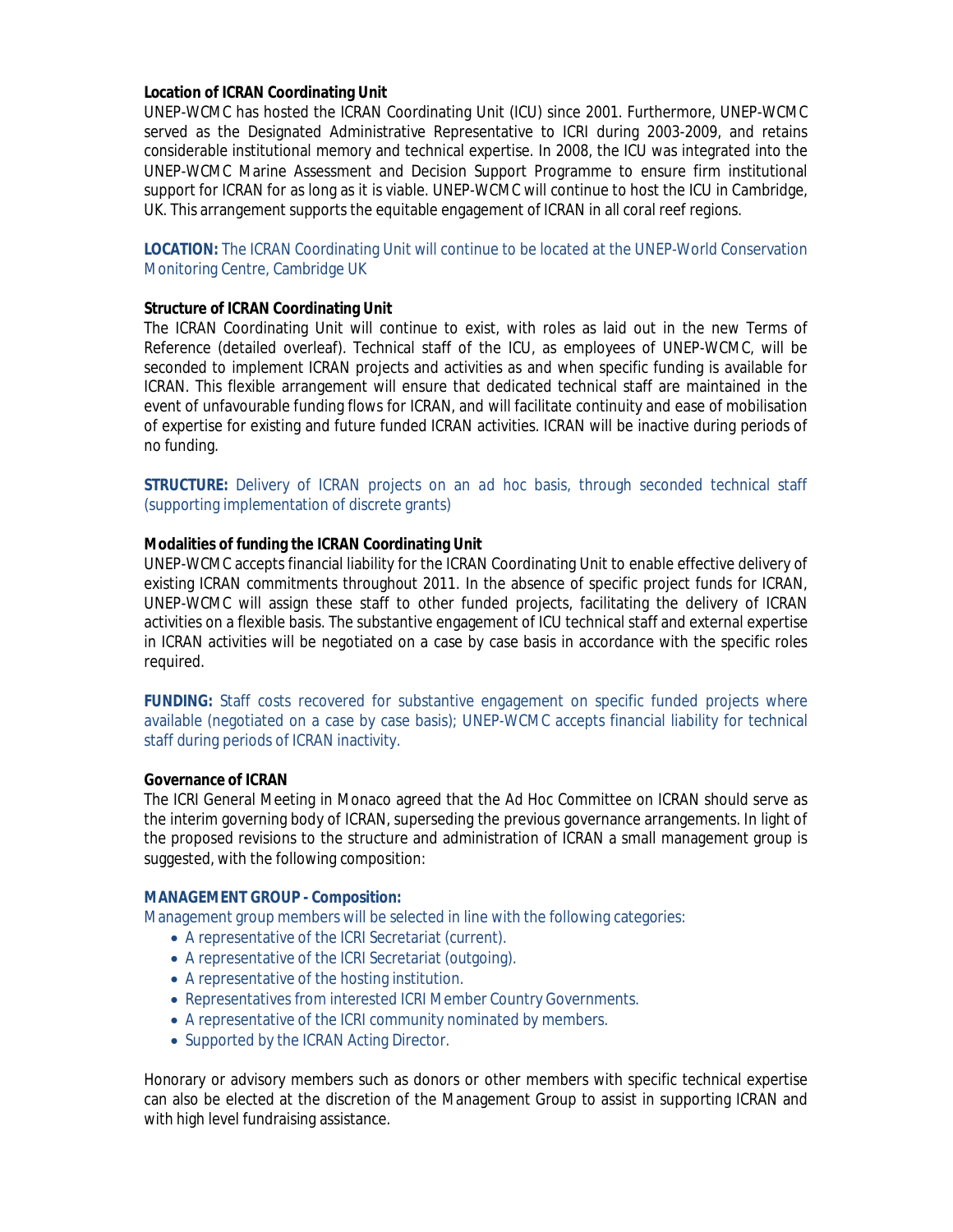Once formally appointed, the management group will operate in line with the Terms of Reference outlined below.

## **TERMS OF REFERENCE**

## **HOST INSTITUTION – Responsibilities**

Specifically, the host institution will:

- Provide logistical, institutional and administrative support to facilitate the work of ICRAN technical staff on ICRAN funded initiatives;
- Provide the ICRAN Coordinating Unit with office space and other relevant support, including for communication;
- When necessary, enter into contracts or agreements for the implementation of ICRAN activities;
- Assume financial responsibility for the ICRAN Coordinating Unit.

## **ICRAN COORDINATING UNIT – Responsibilities**

Within the context of funded projects, the technical staff of the ICRAN Coordinating Unit will be required to provide:

- Leadership and technical support for the delivery of funded activities, ensuring alignment with the ICRI FFA and the ICRI Secretariat plan of action;
- Efficient contract administration and management of discrete project grants, including maintaining relationships with donors and stakeholders;
- **Effective promotion and communication of outputs;**
- Facilitate coordination, partnership, capacity building, communication, public awareness and sharing of experiences related to coral reefs and associated ecosystems;

In addition, the ICRAN Acting Director will:

- Identify future funding opportunities and prepare funding proposals in close collaboration with project stakeholders and the Management Group;
- Prepare work plans, progress reports, resolutions and statements for the consideration of the ICRI General Meeting on issues pertinent to ICRAN;
- Coordinate and provide strategic and technical leadership and oversight for the implementation of ICRAN projects;
- Supervise and provide professional development support to the technical staff of the ICRAN Coordinating Unit;
- Provide recommendations on the permanent and temporary staffing requirements of the ICRAN Coordinating Unit to the Management Group;
- Act as Secretary to the Management Group recording proceedings and decisions of meetings for forwarding to ICRI;

## **ICRAN COORDINATING UNIT – Staffing**

- The ICRAN Acting Director is appointed by the Management Group for a period of 3 years. This may be renewed.
- The ICRAN Acting Director position may be part or full time as determined by the Management Group and depending on funding flows for ICRAN;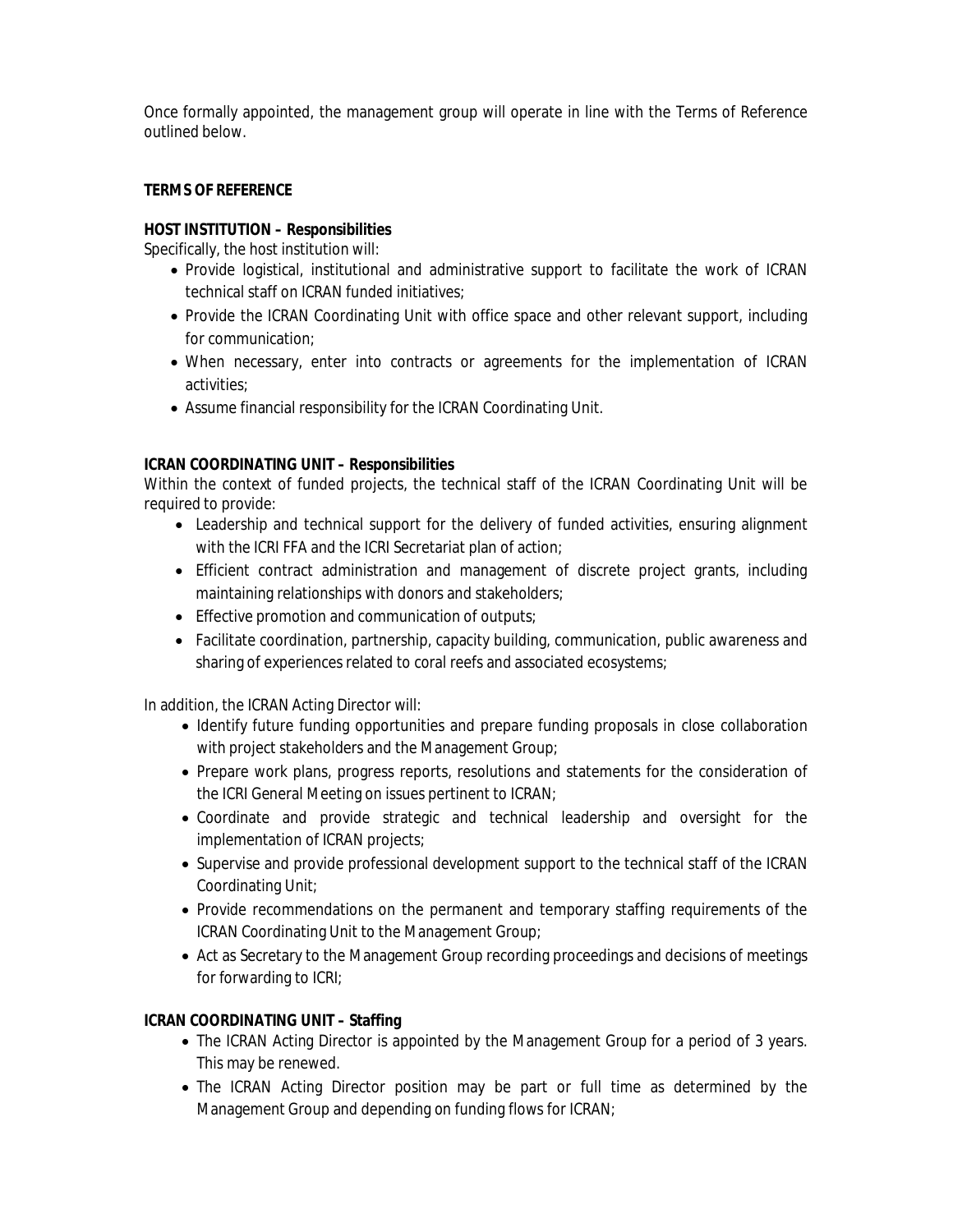- Staff seconded to ICRAN projects by the hosting institution should have a minimum of 5 years experience relevant to tropical coral reef ecosystem management issues, and a working knowledge and institutional memory of ICRI and ICRAN;
- The number and seniority of staff seconded to ICRAN projects will depend on the required technical inputs, scope of activities, and the available funding; to be arranged on a case by case basis;
- Staff and consultants external to the hosted institution may be appointed to provide specific expertise and support to the ICRAN Coordinating Unit as required to deliver funded ICRAN projects.

# **MANAGEMENT GROUP – Responsibilities:**

The management group will provide oversight for ICRAN, including:

- Provide high level guidance and support on near and longer term strategies, funding possibilities, and services provided by ICRAN technical staff.
- Approve work plans, resolutions and statements for the ICRI General Meeting as prepared by ICRAN technical staff.
- Hold hosting institution accountable for proper expenditure of ICRAN resources and effective reporting.
- Guide and support the ICRAN Coordinating Unit in the delivery of activities and tasks.
- Review and recommend the appointment of the ICRAN Acting Director, and confirm appointment of technical staff to the ICRAN Coordinating Unit as proposed by the Acting Director.
- Submit proposals on behalf of ICRAN and support fundraising efforts of the ICU.
- Identify experts or practitioners to support the delivery and promotion of ICRAN products and outputs, as required.

# **MANAGEMENT GROUP – Meetings and Membership**

- The Management Group will be appointed by the ICRI General Meeting, and will be rotated at the pleasure of ICRI but not more frequently than a bi-annual appointment.
- A member of the Management Group will be elected as the Chair, with the specific role of serving as an ambassador for ICRAN, maintaining routine communications with the ICRAN Coordinating Unit, and leading the management group in performing its duties.
- Additional members may be appointed to assist ICRAN activities and fundraising provided that a proposal has been circulated one month in advance, and 60% of the Management Group approve the appointment.
- Management Group meetings may also be attended (with observer status) by other key institutions and interested parties (e.g. GCRMN, ReefCheck, etc.).
- The ICRAN Acting Director will act as the Secretary for the Management Group and will make reports on a regular basis, as required.
- The Management Group will meet on an opportunistic basis, coinciding with ICRI general meetings or other relevant international fora, and will maintain electronic contact in the interim.
- Members of the management group may be called upon to represent ICRAN at events and meetings, and at meetings where it may be impossible, cost ineffective or impractical for ICRAN technical staff to attend;
- Decisions of the management group will be made on a consensus basis. No binding decisions can be made without a quorum; the majority of Management Group members.